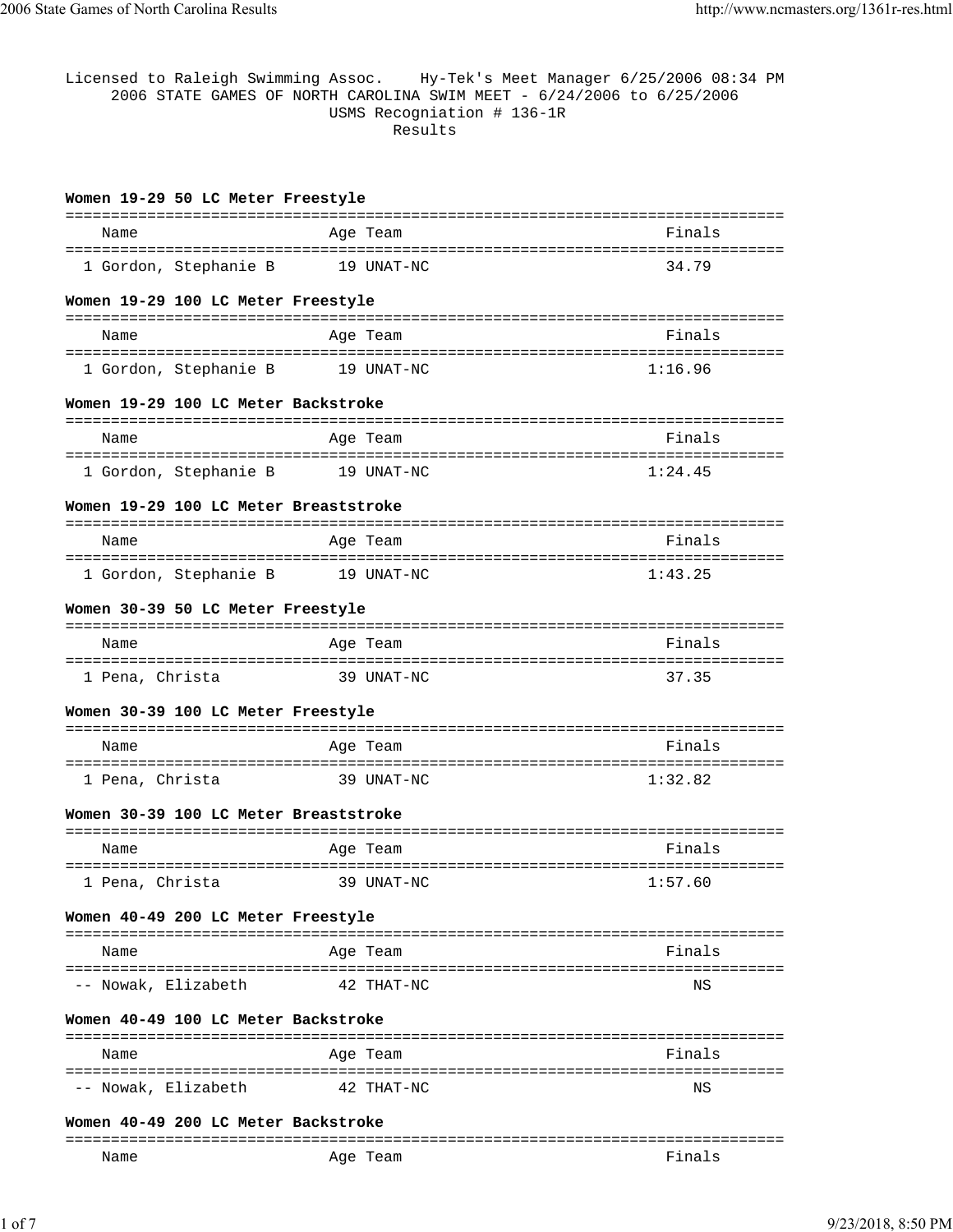| ----------------------------          | ==============                                |                    |  |  |  |
|---------------------------------------|-----------------------------------------------|--------------------|--|--|--|
| -- Nowak, Elizabeth                   | 42 THAT-NC                                    | ΝS                 |  |  |  |
| Women 40-49 100 LC Meter Breaststroke |                                               |                    |  |  |  |
| Name                                  | Age Team                                      | Finals             |  |  |  |
|                                       |                                               |                    |  |  |  |
| 1 Nowak, Elizabeth                    | 42 THAT-NC                                    | 1:28.68            |  |  |  |
| Women 40-49 200 LC Meter IM           |                                               |                    |  |  |  |
| Name                                  | Age Team                                      | Finals             |  |  |  |
|                                       |                                               |                    |  |  |  |
| 1 Nowak, Elizabeth                    | 42 THAT-NC<br>$1:21.85$ $2:50.67$ $(1:28.82)$ | 2:50.67            |  |  |  |
|                                       |                                               |                    |  |  |  |
| Women 60-69 50 LC Meter Freestyle     |                                               |                    |  |  |  |
| Name                                  | Age Team                                      | Finals             |  |  |  |
| 1 Newell, Sally                       | 68 THAT-NC                                    | 40.94              |  |  |  |
| 2 Bruegmann, Heide 65 NCMS-NC         |                                               | 1:17.86            |  |  |  |
| Women 60-69 100 LC Meter Backstroke   |                                               |                    |  |  |  |
| Name                                  | Age Team                                      | Finals             |  |  |  |
|                                       |                                               |                    |  |  |  |
| 1 Newell, Sally<br>2 Bruegmann, Heide | 68 THAT-NC<br>65 NCMS-NC                      | 1:49.15<br>3:08.52 |  |  |  |
|                                       |                                               |                    |  |  |  |
| Women 60-69 200 LC Meter Backstroke   |                                               |                    |  |  |  |
| Name                                  | Age Team                                      | Finals             |  |  |  |
| 1 Newell, Sally                       | 68 THAT-NC                                    | 3:53.76            |  |  |  |
|                                       | $1:58.01$ $3:53.76$ (1:55.75)                 |                    |  |  |  |
| Women 60-69 100 LC Meter Breaststroke |                                               |                    |  |  |  |
|                                       |                                               |                    |  |  |  |
| Name                                  | Age Team                                      | Finals             |  |  |  |
| 1 Newell, Sally                       | 68 THAT-NC                                    | 1:54.87            |  |  |  |
| 2 Bruegmann, Heide                    | 65 NCMS-NC                                    | 2:35.34            |  |  |  |
| Women 60-69 200 LC Meter Breaststroke |                                               |                    |  |  |  |
| Name                                  | Age Team                                      | Finals             |  |  |  |
| 1 Newell, Sally                       | 68 THAT-NC                                    | 4:02.65            |  |  |  |
|                                       | $1:59.63$ $4:02.65$ (2:03.02)                 |                    |  |  |  |
| -- Bruegmann, Heide                   | 65 NCMS-NC                                    | ΝS                 |  |  |  |
| Women 60-69 200 LC Meter IM           |                                               |                    |  |  |  |
| Name                                  | Age Team                                      | Finals             |  |  |  |
|                                       |                                               |                    |  |  |  |
| 1 Newell, Sally                       | 68 THAT-NC<br>$2:01.36$ $3:56.48$ (1:55.12)   | 3:56.48            |  |  |  |
|                                       |                                               |                    |  |  |  |
| Women 70-79 50 LC Meter Freestyle     |                                               |                    |  |  |  |
| Name                                  | Age Team                                      | Finals             |  |  |  |

=============================================================================== 1 Robbins-Bonitz, Suzanne 72 THAT-NC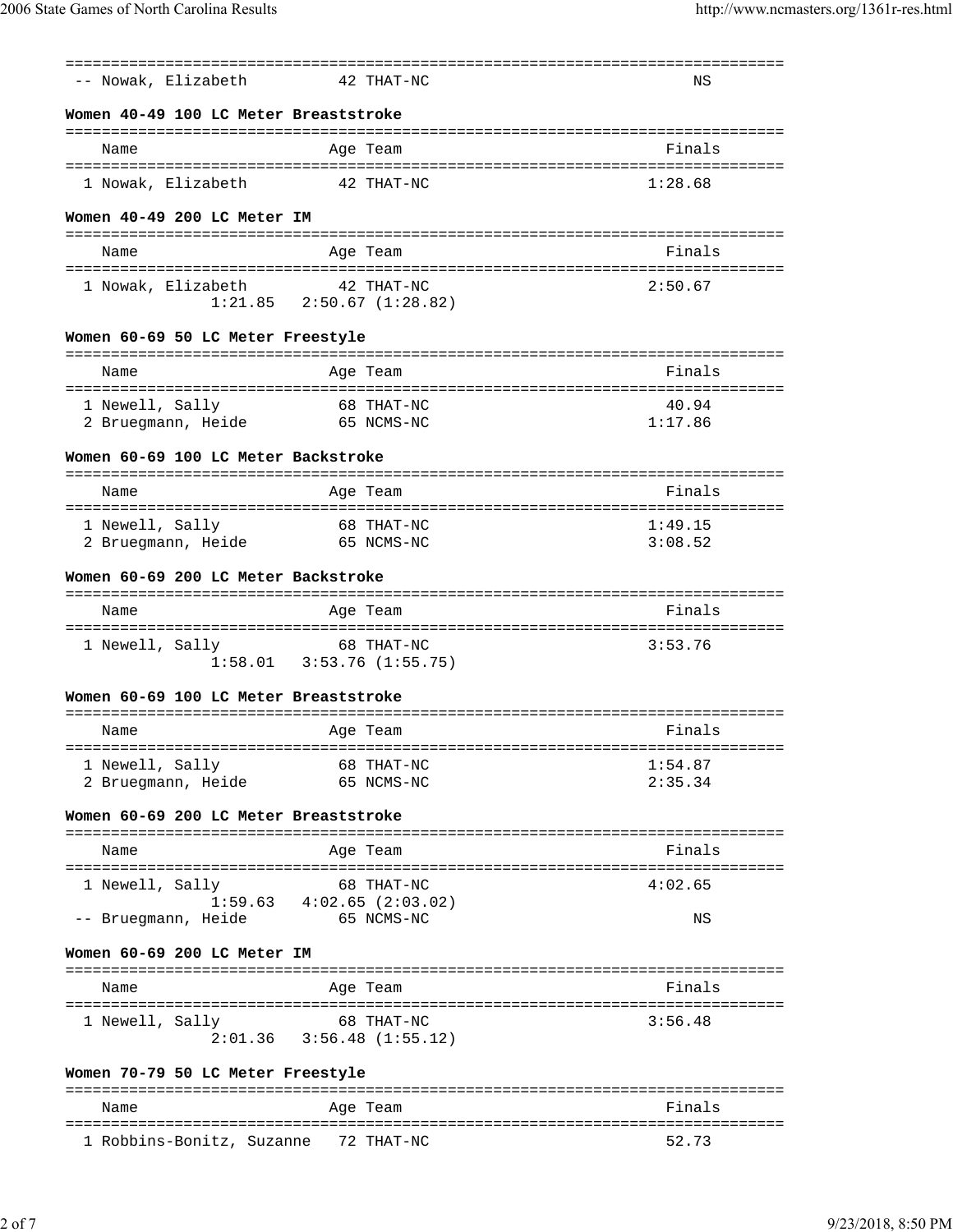# **Women 70-79 100 LC Meter Freestyle**

| Name                                  | Age Team                                                                | Finals                                                                                                     |
|---------------------------------------|-------------------------------------------------------------------------|------------------------------------------------------------------------------------------------------------|
|                                       | 1 Robbins-Bonitz, Suzanne 72 THAT-NC                                    | 2:03.04                                                                                                    |
| Women 70-79 200 LC Meter Freestyle    | ================                                                        |                                                                                                            |
| Name                                  | Age Team                                                                | Finals                                                                                                     |
|                                       | 1 Robbins-Bonitz, Suzanne 72 THAT-NC<br>$2:05.06$ 4:19.95 (2:14.89)     | 4:19.95                                                                                                    |
| Women 70-79 400 LC Meter Freestyle    |                                                                         | ================                                                                                           |
| Name                                  | Age Team                                                                | Finals                                                                                                     |
|                                       | 1 Robbins-Bonitz, Suzanne 72 THAT-NC                                    | 9:14.10<br>tz, Suzanne 72 THAT-NC 9:14.10<br>2:11.04 4:32.33 (2:21.29) 6:56.63 (2:24.30) 9:14.10 (2:17.47) |
| Women 70-79 100 LC Meter Backstroke   | ================================                                        | ===============                                                                                            |
| Name                                  | Age Team                                                                | Finals                                                                                                     |
|                                       | 1 Robbins-Bonitz, Suzanne 72 THAT-NC                                    | 2:04.74                                                                                                    |
| Women 70-79 200 LC Meter Backstroke   |                                                                         |                                                                                                            |
| Name                                  | Age Team                                                                | Finals                                                                                                     |
|                                       | 1 Robbins-Bonitz, Suzanne 72 THAT-NC<br>$2:18.62$ $4:38.17$ $(2:19.55)$ | 4:38.17                                                                                                    |
| Women 70-79 100 LC Meter Breaststroke |                                                                         |                                                                                                            |

| Name                      | Age Team   | Finals  |
|---------------------------|------------|---------|
| 1 Robbins-Bonitz, Suzanne | 72 THAT-NC | 2:34.09 |

# **Men 19-29 50 LC Meter Freestyle**

| Name             | Age Team   | Finals |
|------------------|------------|--------|
| 1 Cox, Allan B   | 19 Rsa-NC  | 26.45  |
| 2 Porco, Filippo | 28 THAT-NC | 29.67  |

# **Men 19-29 100 LC Meter Freestyle**

| Name             | Age Team   | Finals  |
|------------------|------------|---------|
| 1 Porco, Filippo | 28 THAT-NC | 1:05.78 |
| -- Cox, Allan B  | 19 Rsa-NC  | ΝS      |

### **Men 19-29 200 LC Meter Freestyle**

| Name                      | Age Team                                      | Finals  |  |  |  |  |
|---------------------------|-----------------------------------------------|---------|--|--|--|--|
| 1 Cox, Allan B<br>1:04.00 | $19$ Rsa-NC<br>2:12.72 (1:08.72)              | 2:12.72 |  |  |  |  |
| 2 Porco, Filippo          | 28 THAT-NC<br>$1:14.37$ $2:32.89$ $(1:18.52)$ | 2:32.89 |  |  |  |  |

**Men 19-29 400 LC Meter Freestyle**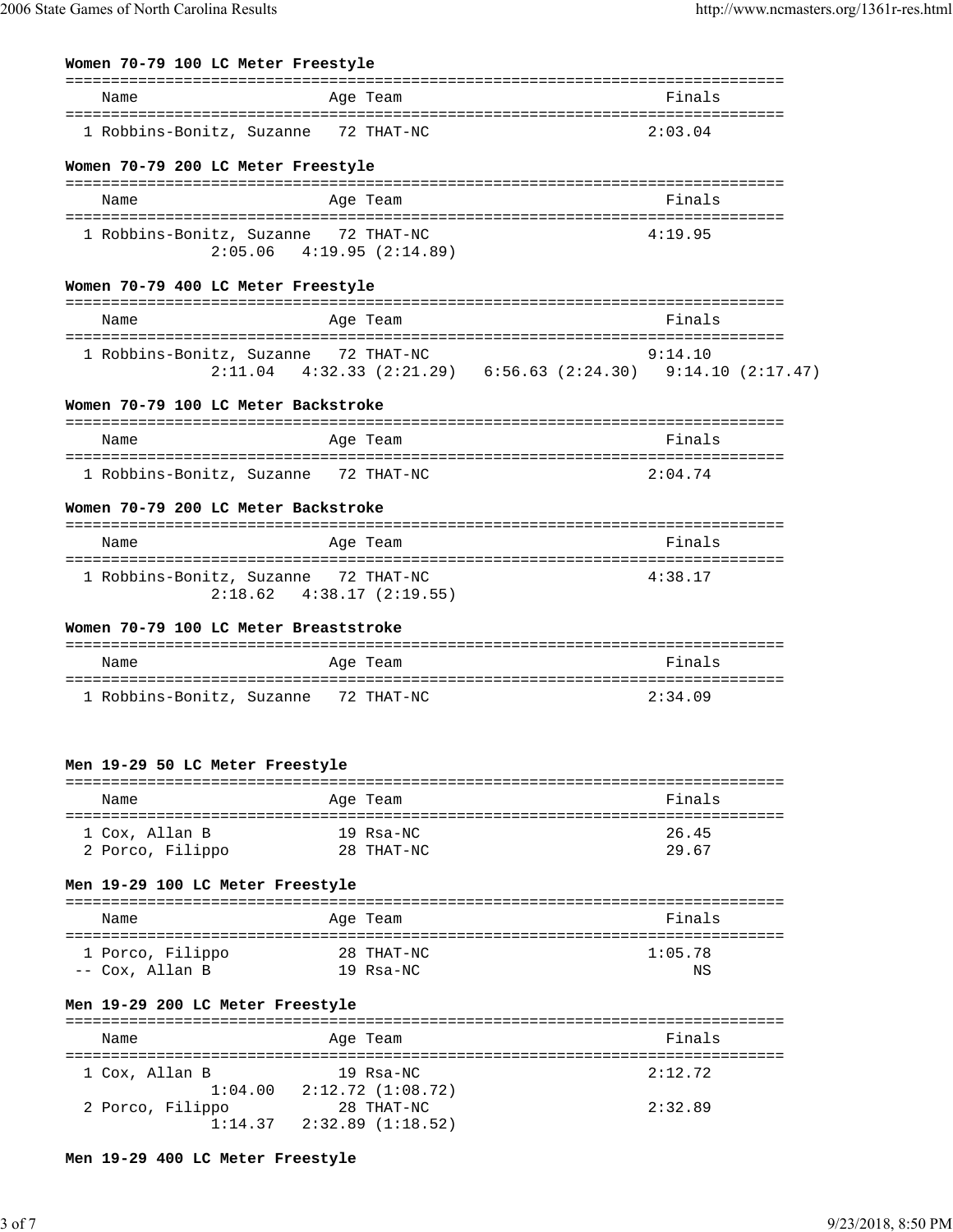| Name                                                      | Age Team                                                                      |                                      | Finals                       |  |
|-----------------------------------------------------------|-------------------------------------------------------------------------------|--------------------------------------|------------------------------|--|
| 1 Porco, Filippo                                          | 28 THAT-NC<br>$1:18.48$ 2:43.47 (1:24.99) 4:09.47 (1:26.00) 5:32.00 (1:22.53) |                                      | 5:32.00                      |  |
| Men 19-29 100 LC Meter Backstroke                         |                                                                               |                                      |                              |  |
| Name                                                      | Age Team                                                                      |                                      | Finals                       |  |
| 1 Cox, Allan B                                            | 19 Rsa-NC                                                                     |                                      | 1:11.32                      |  |
| Men 19-29 200 LC Meter Backstroke                         |                                                                               |                                      |                              |  |
| Name                                                      | Age Team                                                                      |                                      | =================<br>Finals  |  |
| -- Cox, Allan B                                           | 19 Rsa-NC                                                                     |                                      | ΝS                           |  |
| Men 19-29 100 LC Meter Breaststroke                       |                                                                               |                                      |                              |  |
| Name                                                      | Age Team                                                                      |                                      | Finals                       |  |
| 1 Porco, Filippo                                          | 28 THAT-NC                                                                    |                                      | 1:26.11                      |  |
| Men 19-29 200 LC Meter Breaststroke                       |                                                                               |                                      |                              |  |
| =========================<br>Name                         | Age Team                                                                      |                                      | Finals                       |  |
| =====================================<br>1 Porco, Filippo | ppo 28 THAT-NC<br>1:29.70 3:06.36 (1:36.66)                                   | :=================================== | 3:06.36                      |  |
| Men 19-29 100 LC Meter Butterfly                          |                                                                               |                                      |                              |  |
| Name                                                      | Age Team                                                                      |                                      | Finals                       |  |
| -- Cox, Allan B                                           | 19 Rsa-NC                                                                     |                                      | ΝS                           |  |
| Men 19-29 200 LC Meter IM                                 |                                                                               |                                      |                              |  |
| ======================================<br>Name            | Age Team                                                                      |                                      | Finals                       |  |
| 1 Cox, Allan B<br>1:09.74                                 | 19 Rsa-NC<br>2:29.93(1:20.19)                                                 |                                      | =================<br>2:29.93 |  |
| 2 Porco, Filippo<br>1:34.17                               | 28 THAT-NC<br>$3:11.24$ $(1:37.07)$                                           |                                      | 3:11.24                      |  |
|                                                           |                                                                               |                                      |                              |  |
| Men 30-39 50 LC Meter Freestyle                           |                                                                               |                                      |                              |  |
| Name                                                      | Age Team                                                                      |                                      | Finals                       |  |
| 1 Etgen, Michael                                          | 35 UNAT-NC                                                                    |                                      | 30.24                        |  |
| Men 30-39 100 LC Meter Freestyle                          |                                                                               |                                      |                              |  |
| Name                                                      | Age Team                                                                      |                                      | Finals                       |  |
| 1 Etgen, Michael                                          | 35 UNAT-NC                                                                    |                                      | 1:09.42                      |  |
| Men 40-49 50 LC Meter Freestyle                           |                                                                               |                                      |                              |  |
| Name                                                      | Age Team                                                                      |                                      | Finals                       |  |
| 1 Blank, Jon<br>2 Mangrum, John                           | 46 NCMS-NC<br>43 NCMS-NC                                                      |                                      | 28.72<br>30.61               |  |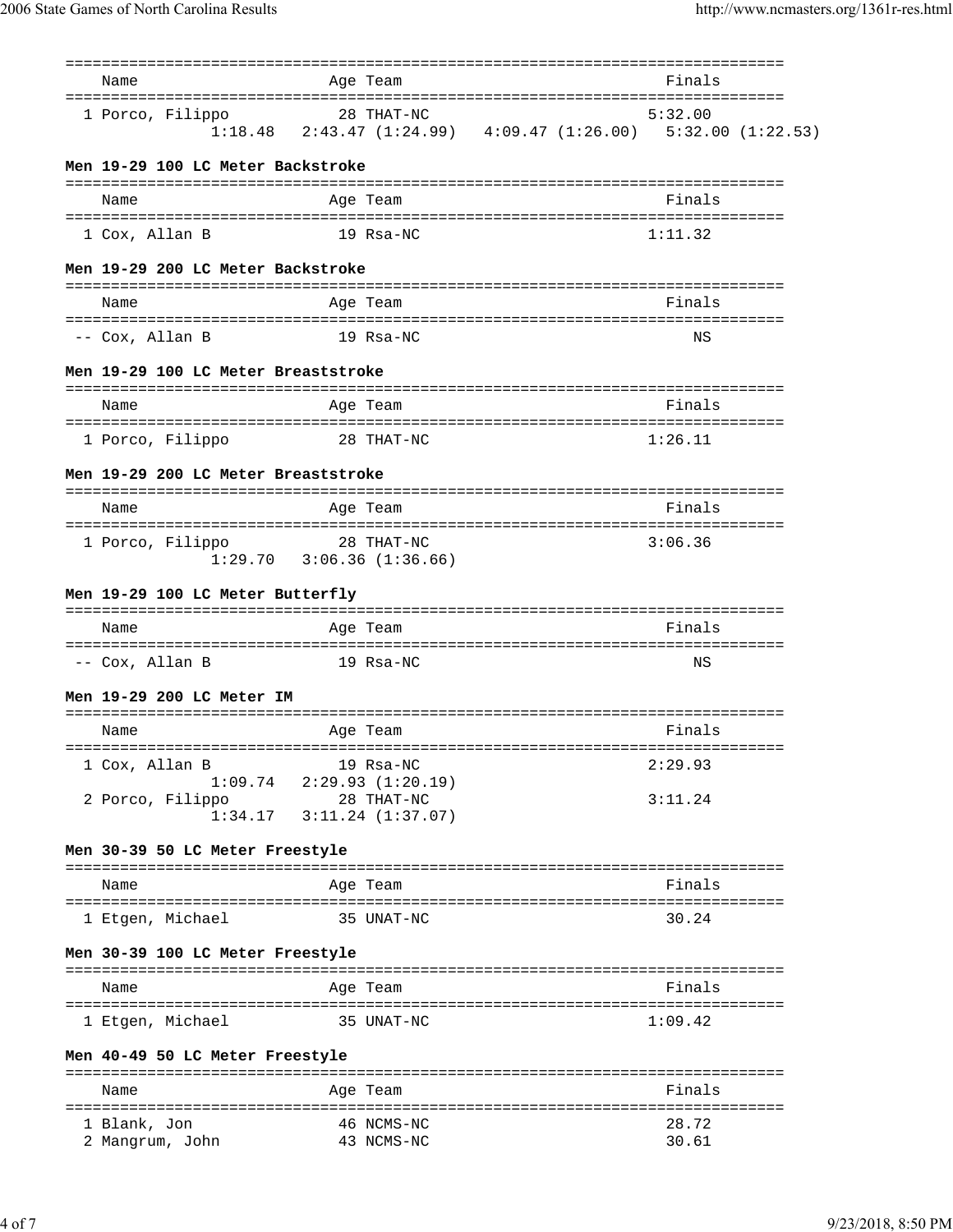| Men 40-49 200 LC Meter Freestyle              |                                               |                                                                                        |
|-----------------------------------------------|-----------------------------------------------|----------------------------------------------------------------------------------------|
| Name                                          | Age Team                                      | Finals                                                                                 |
| 1 Mangrum, John                               | 43 NCMS-NC<br>$1:15.99$ $2:35.42$ $(1:19.43)$ | 2:35.42                                                                                |
| Men 40-49 400 LC Meter Freestyle              |                                               |                                                                                        |
| Name                                          | Age Team                                      | Finals                                                                                 |
| 1 Mangrum, John                               | 43 NCMS-NC                                    | 5:34.20<br>$1:16.34$ $2:39.56$ $(1:23.22)$ $4:07.95$ $(1:28.39)$ $5:34.20$ $(1:26.25)$ |
| Men 40-49 100 LC Meter Backstroke             |                                               |                                                                                        |
| Name<br>===================================== | Age Team                                      | Finals<br>==================================                                           |
| 1 Mangrum, John                               | 43 NCMS-NC                                    | 1:19.92                                                                                |
| Men 40-49 200 LC Meter Backstroke             |                                               |                                                                                        |
| Name                                          | Age Team                                      | Finals                                                                                 |
| 1 Mangrum, John                               | 43 NCMS-NC<br>$1:25.12$ $2:55.18$ $(1:30.06)$ | 2:55.18                                                                                |
| Men 40-49 100 LC Meter Breaststroke           |                                               |                                                                                        |
| Name                                          | Age Team                                      | Finals                                                                                 |
| 1 Blank, Jon<br>2 Ayers, Steve                | 46 NCMS-NC<br>46 UNAT-NC                      | 1:21.48<br>1:49.15                                                                     |
| Men 40-49 200 LC Meter Breaststroke           |                                               |                                                                                        |
| Name                                          | Age Team                                      | Finals                                                                                 |
| 1 Blank, Jon                                  | 46 NCMS-NC<br>$1:20.28$ $2:48.81$ $(1:28.53)$ | 2:48.81                                                                                |
| Men 40-49 100 LC Meter Butterfly              |                                               |                                                                                        |
| Name                                          | Age Team                                      | Finals                                                                                 |
| 1 Blank, Jon<br>-- Mangrum, John              | 46 NCMS-NC<br>43 NCMS-NC                      | 1:08.16<br>DQ                                                                          |
| Men 40-49 200 LC Meter Butterfly              |                                               |                                                                                        |
| Name                                          | Age Team                                      | Finals                                                                                 |
| -- Mangrum, John<br>1:26.94                   | 43 NCMS-NC                                    | DQ                                                                                     |
| Men 40-49 200 LC Meter IM                     |                                               |                                                                                        |
| Name                                          | Age Team                                      | Finals                                                                                 |
| 1 Mangrum, John                               | 43 NCMS-NC                                    | 2:58.96                                                                                |
| 1:22.80<br>-- Blank, Jon                      | 2:58.96 (1:36.16)<br>46 NCMS-NC               | ΝS                                                                                     |

#### **Men 50-59 50 LC Meter Freestyle**

#### ===============================================================================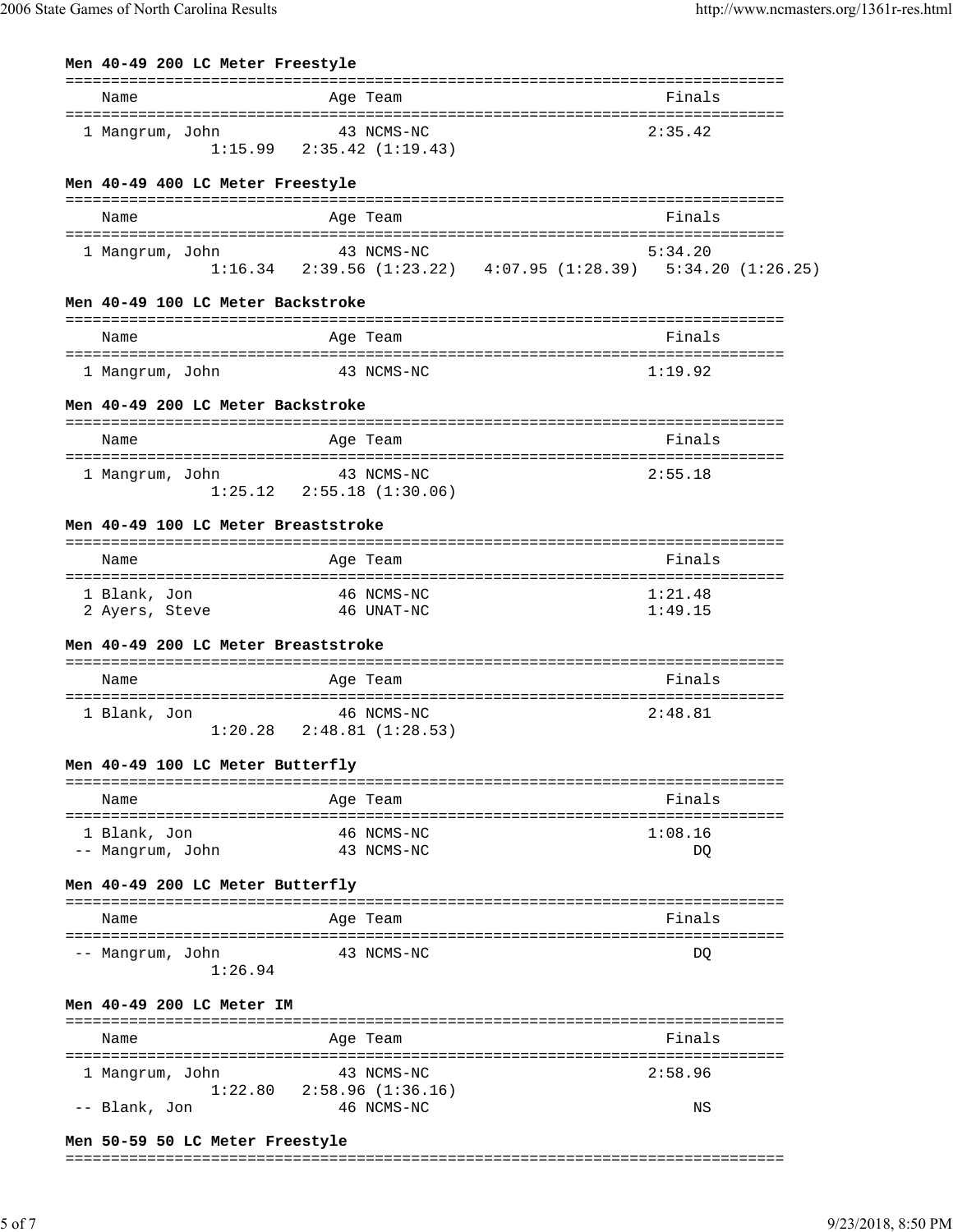| Name                                                       |            | Age Team                                      |                                                                             | Finals  |  |
|------------------------------------------------------------|------------|-----------------------------------------------|-----------------------------------------------------------------------------|---------|--|
| ======================================<br>1 McGraw, Dennis |            | 54 THAT-NC                                    | :=================================                                          | 30.64   |  |
| Men 50-59 100 LC Meter Freestyle                           |            |                                               |                                                                             |         |  |
| Name                                                       |            | Age Team                                      |                                                                             | Finals  |  |
| 1 McGraw, Dennis                                           | 54 THAT-NC |                                               |                                                                             | 1:05.97 |  |
| Men 50-59 200 LC Meter Freestyle                           |            |                                               |                                                                             |         |  |
| Name                                                       |            | Age Team                                      |                                                                             | Finals  |  |
| 1 McGraw, Dennis                                           |            | 54 THAT-NC<br>$1:17.87$ $2:38.06$ $(1:20.19)$ |                                                                             | 2:38.06 |  |
| Men 50-59 400 LC Meter Freestyle                           |            |                                               |                                                                             |         |  |
| Name                                                       |            | Age Team                                      |                                                                             | Finals  |  |
| 1 McGraw, Dennis                                           |            | 54 THAT-NC                                    |                                                                             | 5:45.48 |  |
|                                                            |            |                                               | $1:22.77$ $2:53.55$ $(1:30.78)$ $4:21.41$ $(1:27.86)$ $5:45.48$ $(1:24.07)$ |         |  |
| Men 50-59 100 LC Meter Backstroke                          |            |                                               |                                                                             |         |  |
| Name                                                       |            | Age Team                                      |                                                                             | Finals  |  |
| 1 McGraw, Dennis                                           |            | 54 THAT-NC                                    |                                                                             | 1:30.24 |  |
| Men 50-59 100 LC Meter Butterfly                           |            |                                               |                                                                             |         |  |
| Name                                                       |            | Age Team                                      |                                                                             | Finals  |  |
| 1 McGraw, Dennis                                           | 54 THAT-NC |                                               |                                                                             | 1:32.19 |  |
| Men 50-59 200 LC Meter IM                                  |            |                                               |                                                                             |         |  |
| Name                                                       |            | Age Team                                      |                                                                             | Finals  |  |
| 1 McGraw, Dennis 54 THAT-NC                                |            | $1:33.18$ $3:22.14$ $(1:48.96)$               |                                                                             | 3:22.14 |  |
| Men 70-79 100 LC Meter Breaststroke                        |            |                                               |                                                                             |         |  |
| Name                                                       |            | Age Team                                      |                                                                             | Finals  |  |
| 1 Huson, John                                              |            | 71 HY-NC                                      |                                                                             | 2:07.43 |  |
| Men 70-79 200 LC Meter Breaststroke                        |            |                                               |                                                                             |         |  |
| Name                                                       |            | Age Team                                      |                                                                             | Finals  |  |
| 1 Huson, John                                              |            | 71 HY-NC                                      |                                                                             | 4:40.04 |  |
|                                                            |            | $2:11.29$ $4:40.04$ $(2:28.75)$               |                                                                             |         |  |
| Men 70-79 100 LC Meter Butterfly                           |            |                                               |                                                                             |         |  |
| Name                                                       |            | Age Team                                      |                                                                             | Finals  |  |
| 1 Huson, John                                              |            | 71 HY-NC                                      |                                                                             | 2:19.28 |  |
| Men 70-79 200 LC Meter IM                                  |            |                                               |                                                                             |         |  |
| Name                                                       |            | Age Team                                      |                                                                             | Finals  |  |

6 of 7 9/23/2018, 8:50 PM